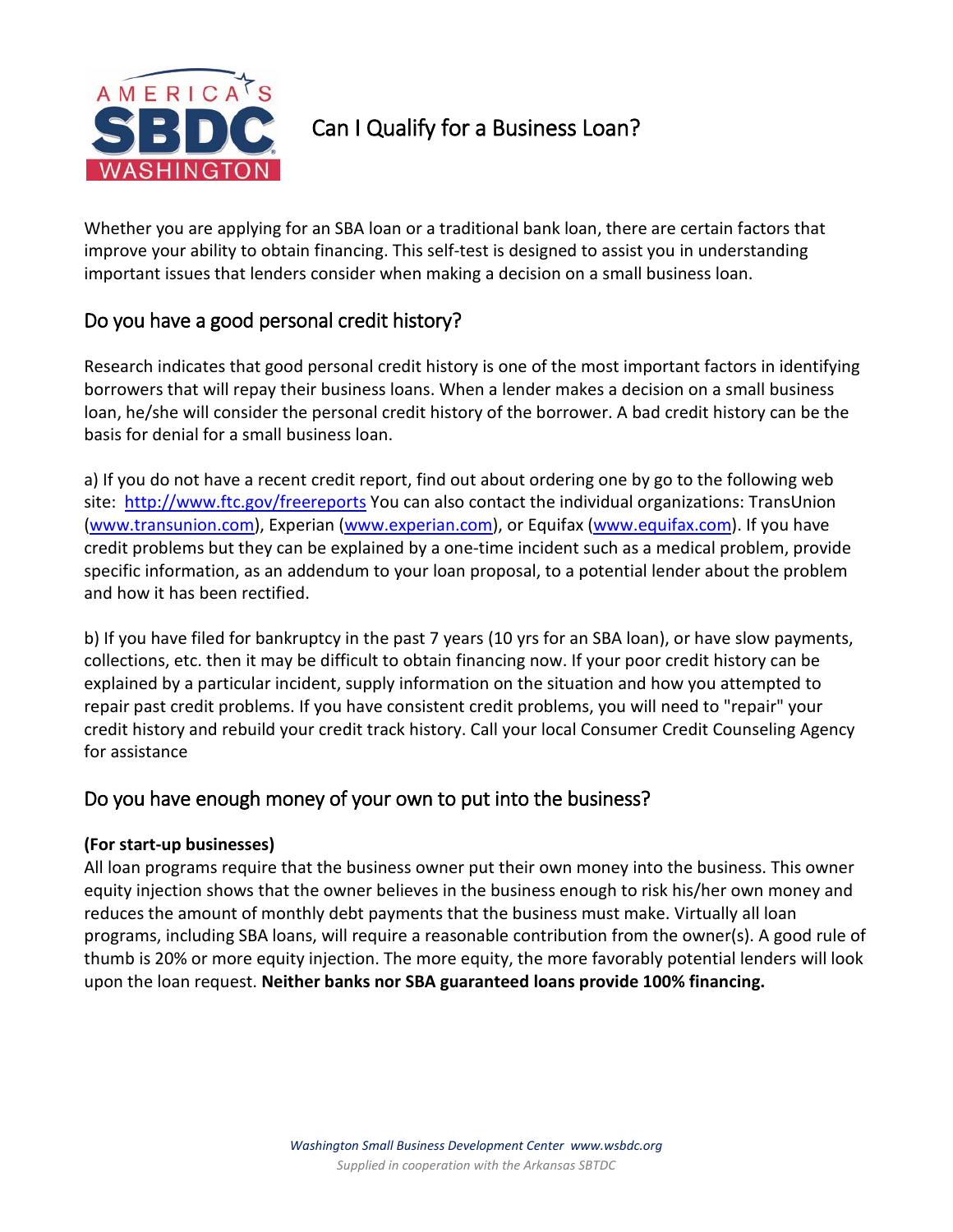## Have you filed your personal/business income and business taxes?

Lenders and government loan programs alike want to see that an individual has met his/her tax obligations for both filing and paying taxes. Many of the loan programs are in partnership with government agencies. These loan programs do not look favorably on individuals or businesses who have unpaid income and/or business taxes. SBA loans required an income tax verification is obtained from the IRS before a loan is closed.

### Have you demonstrated that your business has the ability to repay a loan?

#### **(For existing businesses)**

If the business is profitable and has positive cash flow, this helps to demonstrate repayment ability of the new debt. If a business is not profitable, it becomes very important to prove how it will be profitable in the near future so that a loan can be repaid. The Small Business and Development Center (WSBDC) advisors can assist you in this process.

#### **(For start-up businesses)**

You must demonstrate that the business will be able to repay the loan payments. It is very important that you find as much data as possible on comparable businesses or industry statistics in order to "*prove*" the revenues you intend to generate and the expenses you anticipate incurring. This is accomplished by writing a business plan. Writing a business plan provides an organized system for researching your business as well as insight into your business to facilitate funding and investment. WSBDC advisors can assist you in this process once you have complete a draft plan for them to review in preparation of your first advisor session. The WSBDC advisor can assist in locating industry research or information once the advising relationship has begun.

### Do you have sufficient collateral to secure a business loan?

**Business and personal assets can be considered collateral, or a way to repay the loan if the business defaults on the loan.** This means that there must usually be sufficient collateral to secure the entire loan. Owner's personal homes and other assets are typical collateral source. Most collateral is valued at an amount less than market value based on a variety of factors. Although the SBA will not deny a loan due solely to the lack of, or amount of, collateral, the more collateral the company/owners has, the more likely a deal will be favorably considered. Unwillingness to pledge assets can be a basis for decline.

### Does your business have a positive net worth?

#### **(For existing businesses)**

The net worth of the business should be positive. This would include the equity investment made into the business by the owners and the total retained earnings (profit left in the business that can fund future growth). If there are loans from shareholders on the balance sheet and you are able to subordinate these (not pay the shareholders) while you pay the bank loan back, you may consider these loans from shareholders as equity.